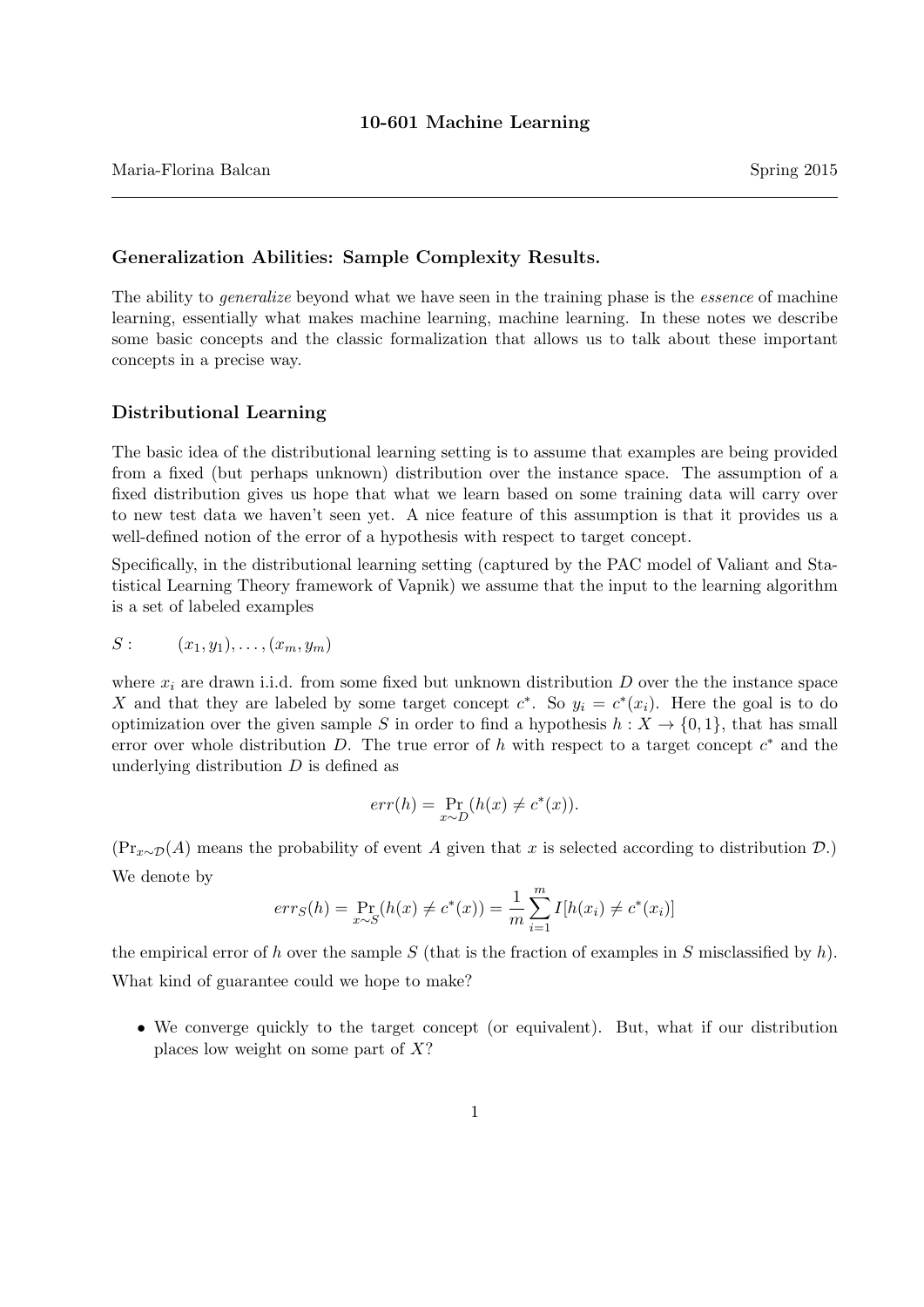- We converge quickly to an approximation of the target concept. But, what if the examples we see don't correctly reflect the distribution?
- With high probability we converge to an approximation of the target concept. This is the idea of Probably Approximately Correct learning.

### Distributional Learning. Realizable case

Here is a basic result that is meaningful in the realizable case (when the target function belongs to an a-priori known finite hypothesis space  $H$ .)

**Theorem 1** Let H be a finite hypothesis space. Let D be an arbitrary, fixed unknown probability distribution over X and let  $c^*$  be an arbitrary unknown target function. For any  $\epsilon$ ,  $\delta > 0$ , if we draw a sample from D of size

$$
m = \frac{1}{\epsilon} \left[ \ln(|H|) + \ln\left(\frac{1}{\delta}\right) \right],
$$

then with probability at least  $1 - \delta$ , all hypotheses/concepts in H with error  $\geq \epsilon$  are inconsistent with the data (or alternatively, with probability at least  $1-\delta$  any hypothesis consistent with the data will have error at most  $\epsilon$ .)

Proof: The proof involves the following steps:

- 1. Consider some specific "bad" hypothesis h whose error is at least  $\epsilon$ . The probability that this bad hypothesis h is consistent with m examples drawn from  $\mathcal{D}$  is at most  $(1 - \epsilon)^m$ .
- 2. Notice that there are (only) at most  $|H|$  possible bad hypotheses.
- 3. (1) and (2) imply that given m examples drawn from  $D$ , the probability there exists a bad hypothesis consistent with all of them is at most  $|H|(1-\epsilon)^m$ . Suppose that m is sufficiently large so that this quantity is at most  $\delta$ . That means that with probability  $(1 - \delta)$  there are no consistent hypothesis whose error is more than  $\epsilon$ .
- 4. The final step is to calculate the value  $m$  needed to satisfy

$$
|H|(1 - \epsilon)^m \le \delta. \tag{1}
$$

Using the inequality  $1 - x \le e^{-x}$ , it is simple to verify that (1) is true as long as:

$$
m \geq \frac{1}{\epsilon} \left[ \ln(|H|) + \ln\left(\frac{1}{\delta}\right) \right].
$$

Note: Another way to write the bound in Theorem 1 is as follows: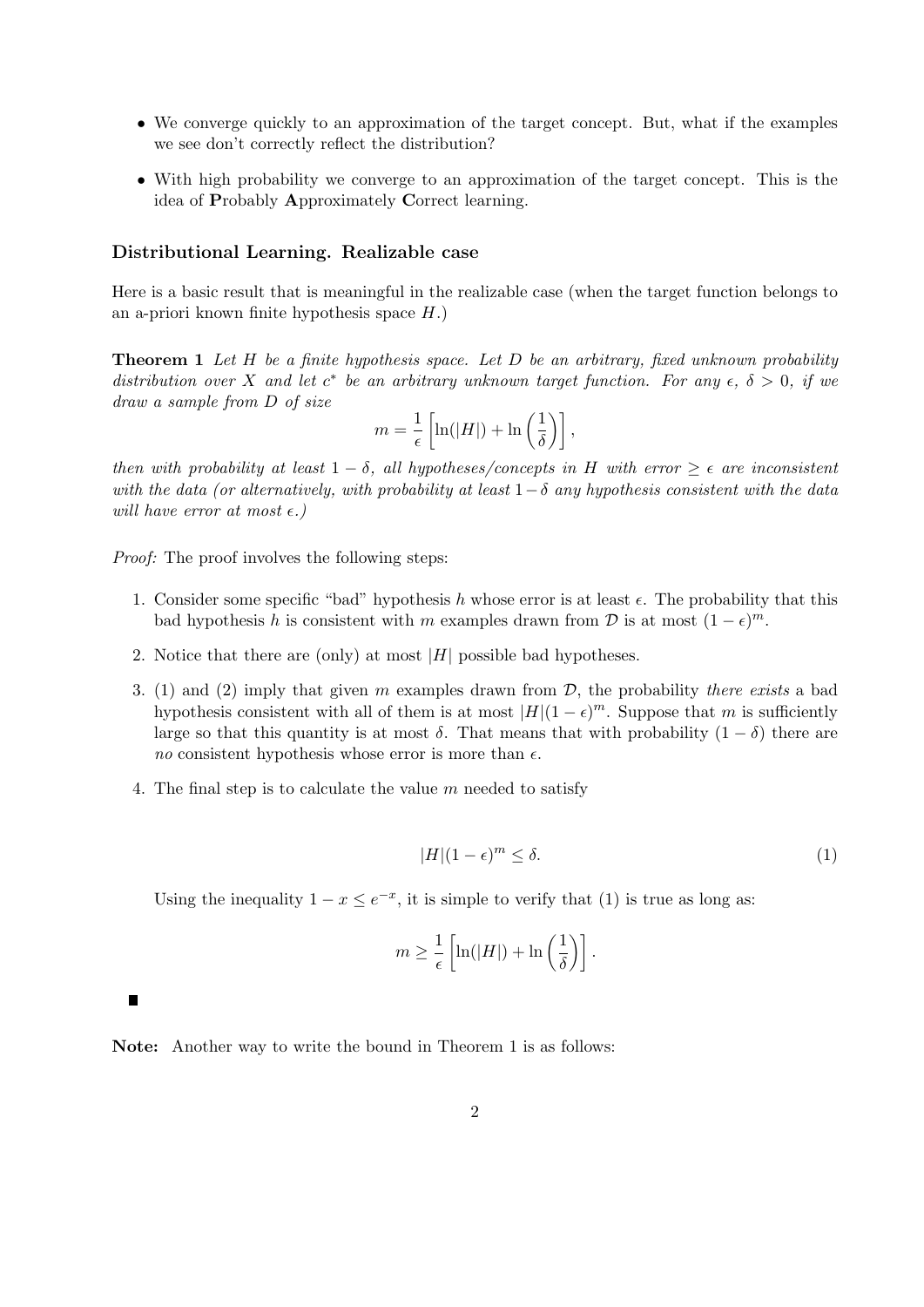For any  $\delta > 0$ , if we draw a sample from D of size m then with probability at least  $1 - \delta$ , any hypothesis in  $H$  consistent with the data will have error at most

$$
\frac{1}{m}\left[\ln(|H|)+\ln\left(\frac{1}{\delta}\right)\right].
$$

This is the more "statistical learning theory style" way of writing the same bound.

### Distributional Learning. The Non-realizable case

In the general case, the target function might not be in the class of functions we consider. Formally, in the non-realizable or agnostic passive supervised learning setting, we assume assume that the input to a learning algorithm is a set S of labeled examples  $S = \{(x_1, y_1), \ldots, (x_m, y_m)\}\.$  We assume that these examples are drawn i.i.d. from some fixed but unknown distribution D over the the instance space X and that they are labeled by some target concept  $c^*$ . So  $y_i = c^*(x_i)$ . The goal is just as in the realizable case to do optimization over the given sample S in order to find a hypothesis  $h: X \to \{0,1\}$  of small error over whole distribution D. Our goal is to *compete* with the best function (the function of smallest true error rate) in some concept class  $H$ .

A natural hope is that picking a concept c with a small observed error rate gives us small true error rate. It is therefore useful to find a relationship between *observed* error rate for a sample and the true error rate.

#### Concentration Inequalities. Hoeffding Bound

Consider a hypothesis with true error rate  $p$  (or a coin of bias  $p$ ) observed on m examples (the coin is flipped m times). Let S be the number of observed errors (the number of heads seen) so  $S/m$  is the observed error rate.

Hoeffding bounds state that for any  $\epsilon \in [0, 1]$ ,

1. 
$$
\Pr[\frac{S}{m} > p + \epsilon] \le e^{-2m\epsilon^2}
$$
, and

2.  $\Pr[\frac{S}{m} < p - \epsilon] \leq e^{-2m\epsilon^2}$ .

### Simple sample complexity results for finite hypotheses spaces

We can use the Hoeffding bounds to show the following:

**Theorem 2** Let H be a finite hypothesis space. Let D be an arbitrary, fixed unknown probability distribution over X and let  $c^*$  be an arbitrary unknown target function. For any  $\epsilon$ ,  $\delta > 0$ , if we draw a sample S from D of size

$$
m \ge \frac{1}{2\epsilon^2} \left( \ln(2|H|) + \ln\left(\frac{1}{\delta}\right) \right),\,
$$

then probability at least  $(1 - \delta)$ , all hypotheses h in H have

$$
|err(h) - err_S(h)| \le \epsilon. \tag{2}
$$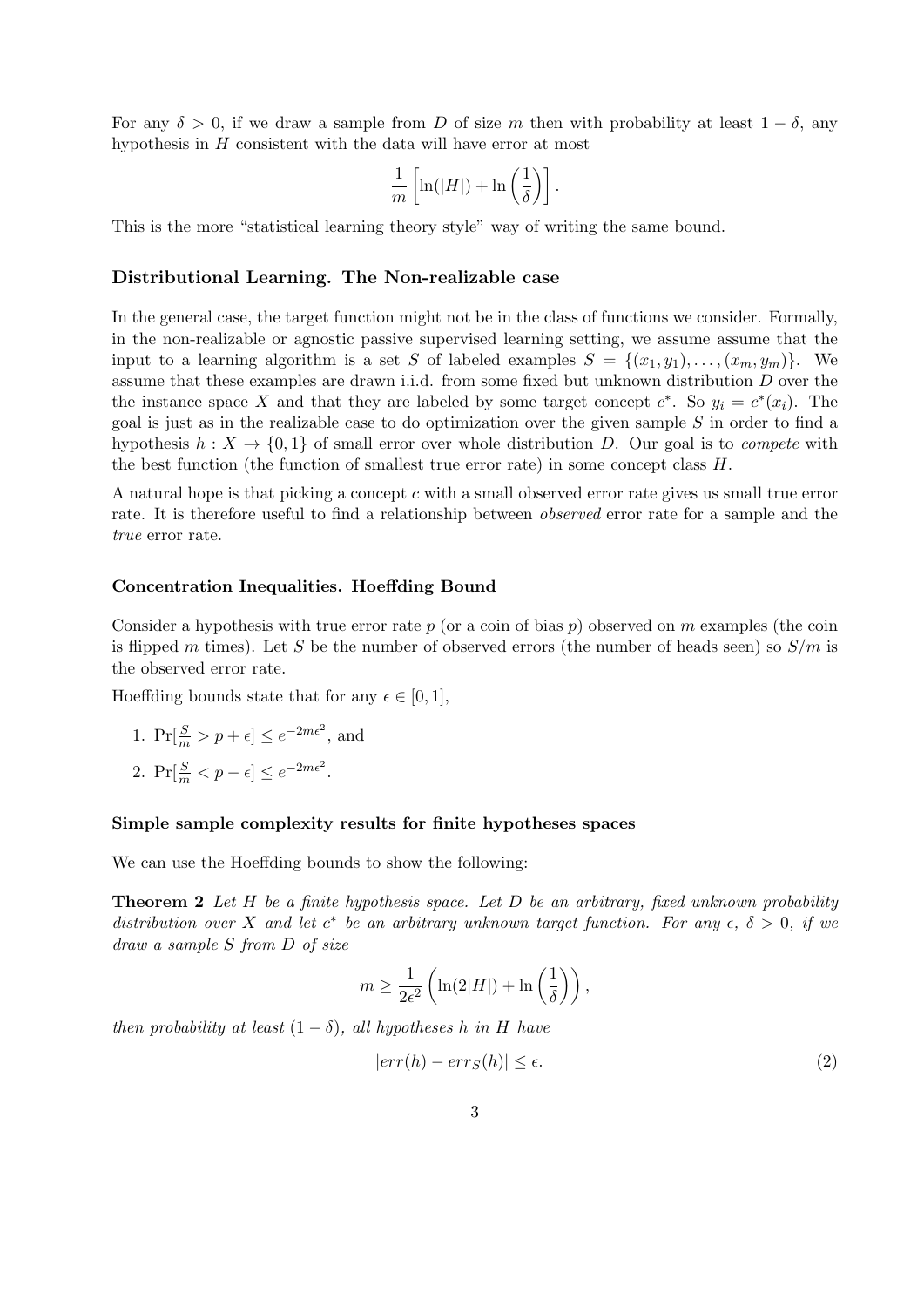*Proof:* Let us fix a hypothesis  $h$ . By Hoeffding, we get that the probability that its observed error within  $\epsilon$  of its true error is at most  $2e^{-2m\epsilon^2} \leq \delta/|H|$ . By union bound over all all h in H, we then get the desired result.

Note: A statement of type one is called a uniform convergence result. It implies that the hypothesis that minimizes the empirical error rate will be very close in generalization error to the best hypothesis in the class. In particular if  $\hat{h} = argmin_{h \in H} err_S(h)$  we have  $err(\hat{h}) \leq err(h^*) + 2\epsilon$ , where  $h^*$  is a hypothesis of smallest true error rate.

Note: The sample size grows quadratically with  $1/\epsilon$ . Recall that the learning sample size in the realizable (PAC) case grew only linearly with  $1/\epsilon$ .

Note: Another way to write the bound in Theorem 2 is as follows:

For any  $\delta > 0$ , if we draw a sample from D of size m then with probability at least  $1 - \delta$ , all hypotheses  $h$  in  $H$  have

$$
err(h) \leq err_S(h) + \sqrt{\frac{\ln(2|H|) + \ln(\frac{1}{\delta})}{2m}}
$$

This is the more "statistical learning theory style" way of writing the same bound.

### Sample complexity results for infinite hypothesis spaces

In the case where H is not finite, we will replace  $|H|$  with other measures of complexity of H (shattering coefficient, VC-dimension, Rademacher complexity).

### Shattering, VC dimension

Let  $H$  be a concept class over an instance space  $X$ , i.e. a set of functions functions from  $X$  to  $\{0,1\}$  (where both H and X may be infinite). For any  $S \subseteq X$ , let's denote by  $H(S)$  the set of all behaviors or dichotomies on S that are induced or realized by H, i.e. if  $S = \{x_1, \dots, x_m\}$ , then  $H(S) \subseteq \{0,1\}^m$  and

$$
H(S) = \{ (c(x_1), \cdots, c(x_m)) \, ; c \in \mathcal{H} \} \, .
$$

Also, for any natural number m, we consider  $H[m]$  to be the maximum number of ways to split m points using concepts in  $H$ , that is

$$
H[m] = \max\{|H(S)|; |S| = m, S \subseteq X\}.
$$

To instantiate this, to get a feel of what this result means imagine that  $H$  is the class of thresholds on the line, then  $H[m] = m + 1$ , or that H is the class of intervals, then  $H[m] = O(m^2)$ , or for linear separators in  $R^d$ ,  $H[m] = m^{d+1}$ .

**Definition 1** If  $|H(S)| = 2^{|S|}$  then S is shattered by H.

**Definition 2** The Vapnik-Chervonenkis dimension of H, denoted as  $VCdim(H)$ , is the cardinality of the largest set S shattered by H. If arbitrarily large finite sets can be shattered by  $H$ . then  $VCdim(H) = \infty$ .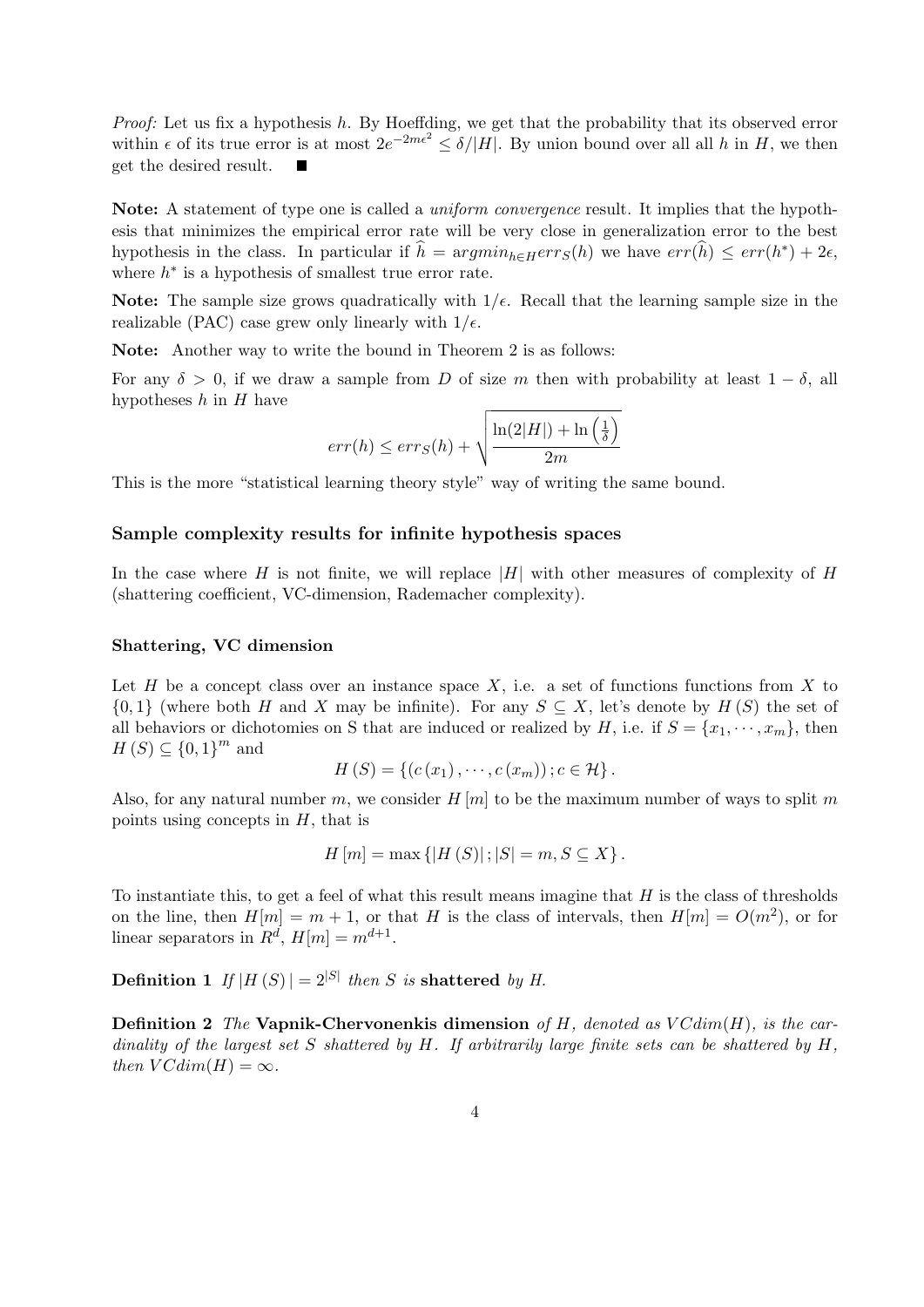Note 1 In order to show that the VC dimension of a class is at least d we must simply find some shattered set of size d. In order to show that the VC dimension is at most d we must show that no set of size  $d+1$  is shattered.

### Examples

- 1. Let H be the concept class of thresholds on the real number line. Clearly samples of size 1 can be shattered by this class. However, no sample of size 2 can be shattered since it is impossible to choose threshold such that  $x_1$  is labeled positive and  $x_2$  is labeled negative for  $x_1 \leq x_2$ . Hence the  $VCdim(H) = 1$ .
- 2. Let H be the concept class intervals on the real line. Here a sample of size 2 is shattered, but no sample of size 3 is shattered, since no concept can satisfy a sample whose middle point is negative and outer points are positive. Hence,  $VCdim(H) = 2$ .
- 3. Let  $H$  be the concept class of  $k$  non-intersecting intervals on the real line. A sample of size  $2k$  shatters (just treat each pair of points as a separate case of example 2) but no sample of size  $2k + 1$  shatters, since if the sample points are alternated positive/negative, starting with a positive point, the positive points can't be covered by only  $k$  intervals. Hence  $VCdim(H) = 2k$ .
- 4. Let H the class of linear separators in  $\mathbb{R}^2$ . Three points can be shattered, but four cannot; hence  $VCdim(H) = 3$ . To see why four points can never be shattered, consider two cases. The trivial case is when one point can be placed within a triangle formed by the other three; then if the middle point is positive and the others are negative, no half space can contain only the positive points. If however the points cannot be arranged in that pattern, then label two points diagonally across from each other as positive, and the other two as negative In general, one can show that the VCdimension of the class of linear separators in  $\mathbb{R}^n$  is  $n+1$ .
- 5. The class of axis-aligned rectangles in the plane has  $VC_{DIM} = 4$ . The trick here is to note that for any collection of five points, at least one of them must be interior to or on the boundary of any rectangle bounded by the other four; hence if the bounding points are positive, the interior point cannot be made negative.

## Sauer's Lemma

**Lemma 1** If  $d = VCdim(H)$ , then for all  $m$ ,  $H[m] \leq \Phi_d(m)$ , where  $\Phi_d(m) = \sum_{i=0}^d {m \choose i}$ .

For  $m > d$  we have:

$$
\Phi_d(m) \le \left(\frac{em}{d}\right)^d.
$$

Note that for H the class of intervals we achieve  $H[m] = \Phi_d(m)$ , where  $d = VCdim(H)$ , so the bound in the Sauer's lemma is tight.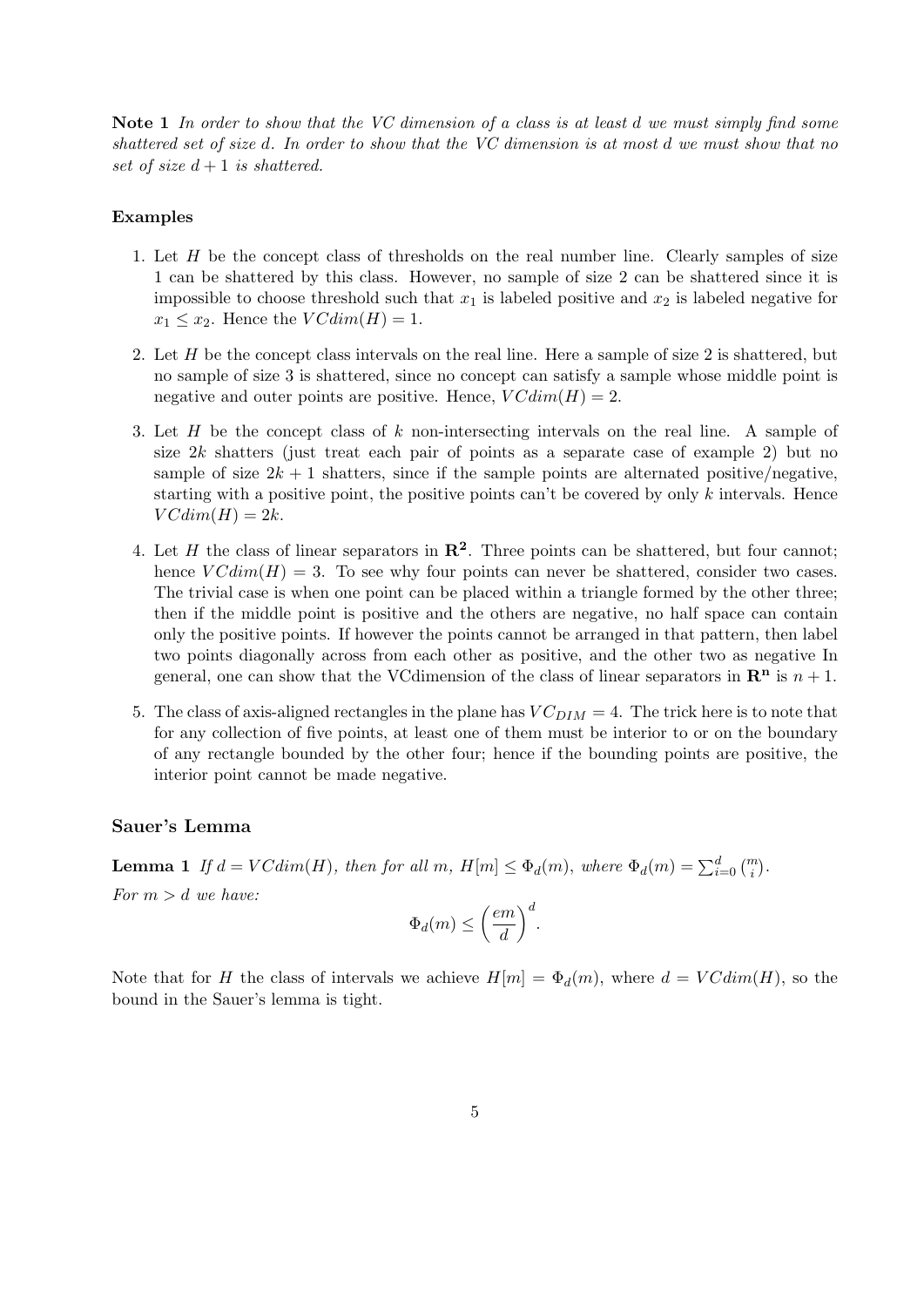### Sample Complexity Results based on Shattering and VCdim

Interestingly, we can roughly replace  $\ln(|H|)$  from the case where H is finite with the shattering coefficient  $H[2m]$  when H is infinite. Specifically:

**Theorem 3** Let H be an arbitrary hypothesis space. Let D be an arbitrary, fixed unknown probability distribution over X and let  $c^*$  be an arbitrary unknown target function. For any  $\epsilon$ ,  $\delta > 0$ , if we draw a sample S from D of size

$$
m > \frac{2}{\epsilon} \cdot \left[ \log_2 \left( 2 \cdot H[2m] \right) + \log_2 \left( \frac{1}{\delta} \right) \right] \tag{3}
$$

then with probability  $(1 - \delta)$ , all bad hypothesis in H (with error >  $\epsilon$  with respect to c and D) are inconsistent with the data.

**Theorem 4** Let H be an arbitrary hypothesis space. Let D be an arbitrary, fixed unknown probability distribution over X and let  $c^*$  be an arbitrary unknown target function. For any  $\epsilon$ ,  $\delta > 0$ , if we draw a sample S from D of size

$$
m > (8/\epsilon^2)[\ln(2H[2m]) + \ln(1/\delta)]
$$

then with probability  $1 - \delta$ , all h in H have

$$
|err_D(h) - err_S(h)| < \epsilon.
$$

We can now use Sauer's lemma to get a nice closed form expression on sample complexity (an upper bound on the number of samples needed to learn concepts from the class) based on the VCdimension of a concept class. The following is the VC dimension based sample complexity bound for the realizable case:

**Theorem 5** Let H be an arbitrary hypothesis space of VC-dimension d. Let D be an arbitrary unknown probability distribution over the instance space and let  $c^*$  be an arbitrary unknown target function. For any  $\epsilon, \delta > 0$ , if we draw a sample S from D of size m satisfying

$$
m \ge \frac{8}{\epsilon} \left[ d \ln \left( \frac{16}{\epsilon} \right) + \ln \left( \frac{2}{\delta} \right) \right].
$$

then with probability at least  $1 - \delta$ , all the hypotheses in H with  $err_D(h) > \epsilon$  are inconsistent with the data, i.e.,  $err_S(h) \neq 0$ .

So it is possible to learn a class C of VC-dimension d with parameters  $\delta$  and  $\epsilon$  given that the number of samples m is at least  $m \geq c \left( \frac{d}{e} \right)$  $\frac{d}{\epsilon}\log \frac{1}{\epsilon} + \frac{1}{\epsilon}$  $\frac{1}{\epsilon} \log \frac{1}{\delta}$  where c is a fixed constant. So, as long as  $VCdim(H)$  is finite, it is possible to learn concepts from H even though H might be infinite!

One can also show that this sample complexity result is tight within a factor of  $O(\log(1/\epsilon))$ . Here is a simplified version of the lower bound:

**Theorem 6** Any algorithm for learning a concept class of VC dimension d with parameters  $\epsilon$  and  $\delta \leq 1/15$  must use more than  $(d-1)/(64\epsilon)$  examples in the worst case.